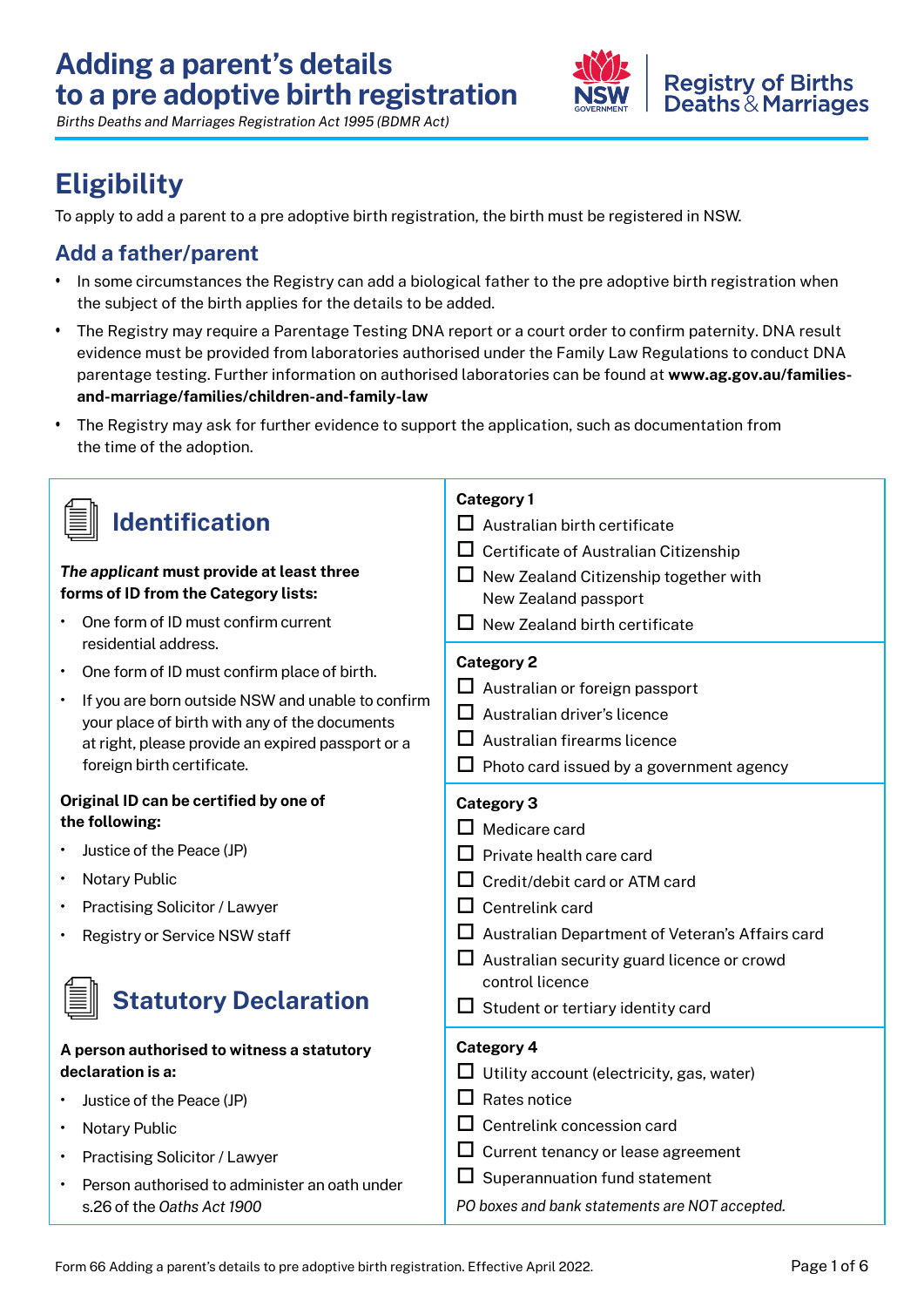

### **Registry of Births Deaths & Marriages**

*Births Deaths and Marriages Registration Act 1995 (BDMR Act)*

## **Your right to privacy-**

### **Privacy-**

 on this form is collected under the provisions of this Act and forms the basis for adding a parent's details to a birth registration. Adding a parent's details to a birth The NSW Registry of Birth Deaths & Marriages administers the *Births Deaths and Marriages Registration Act 1995 (NSW)*. The information required registration is part of the civil records of NSW and is a permanent historical record. However, these records are not available for public scrutiny.

 as well as other uses provided for by law. Such access Information held by the Registry may be used for statistical purposes and by law enforcement agencies, for approved purposes may be granted to other registries and certain government and authorised non-government agencies.

 your privacy. We collect this information in line with details to a birth registration, to obtain the requested The Registry requires proof of your identity to protect the *Privacy and Personal Information Protection Act 1998*, to determine your eligibility to add a parent's certificate and to prevent fraud.

All documents are scanned and retained in the Registry's system and all copies are destroyed.

 of adding a parent's details to a birth registration data collected by the Registry, please visit our website. For more information about the privacy and disclosure or how you may access information after it has been

### **Disclosure-of information-**

 that you have consented to the release of information provided by you to those agencies that may be When you complete this application form, understand able to validate that information in support of your application. It is extremely important that all your identity-documents are accurate and reflect your correct identity information.

Documents provided as proof of identity may have their authenticity verified through the online National Document Verification Service (DVS).

# **Checklist-**

### **Applicant to supply-**

- $\square$  Completed & signed statutory declaration
- $\Box$  ID certified by an authorised witness
- $\Box$  Evidence of place of birth
- $\Box$  Returned all original birth certificates of the subject
- $\Box$  Relevant court orders (if any)
- $\square$  DNA tests (conducted in accordance with the Family Law Act 1975, if any)

# **Options to lodge**

 **You can complete-this-fillable form on your computer by typing in responses for each field.-**

### **By post**

 • NSW Registry of Births Deaths & Marriages GPO Box 30, Sydney NSW 2001  *Do not mail originals of your ID. Attach clear copies certified by an authorised witness (see page 1).-*

### **In person**

### **Service NSW Service Centre**

Find locations at: **[www.service.nsw.gov.au](http://www.service.nsw.gov.au/)-**

**•** Bring your original identification to be certified.

## **Enquiries Phone: 13 77 88**

Service NSW: Monday to Friday 7am – 7pm

- • NRS: 1300 555 727 *(Speech/hearing impaired)*
- • TIS: 131 450 *(Translating/interpreting service)*

### **[www.nsw.gov.au/bdm](http://www.nsw.gov.au/bdm)**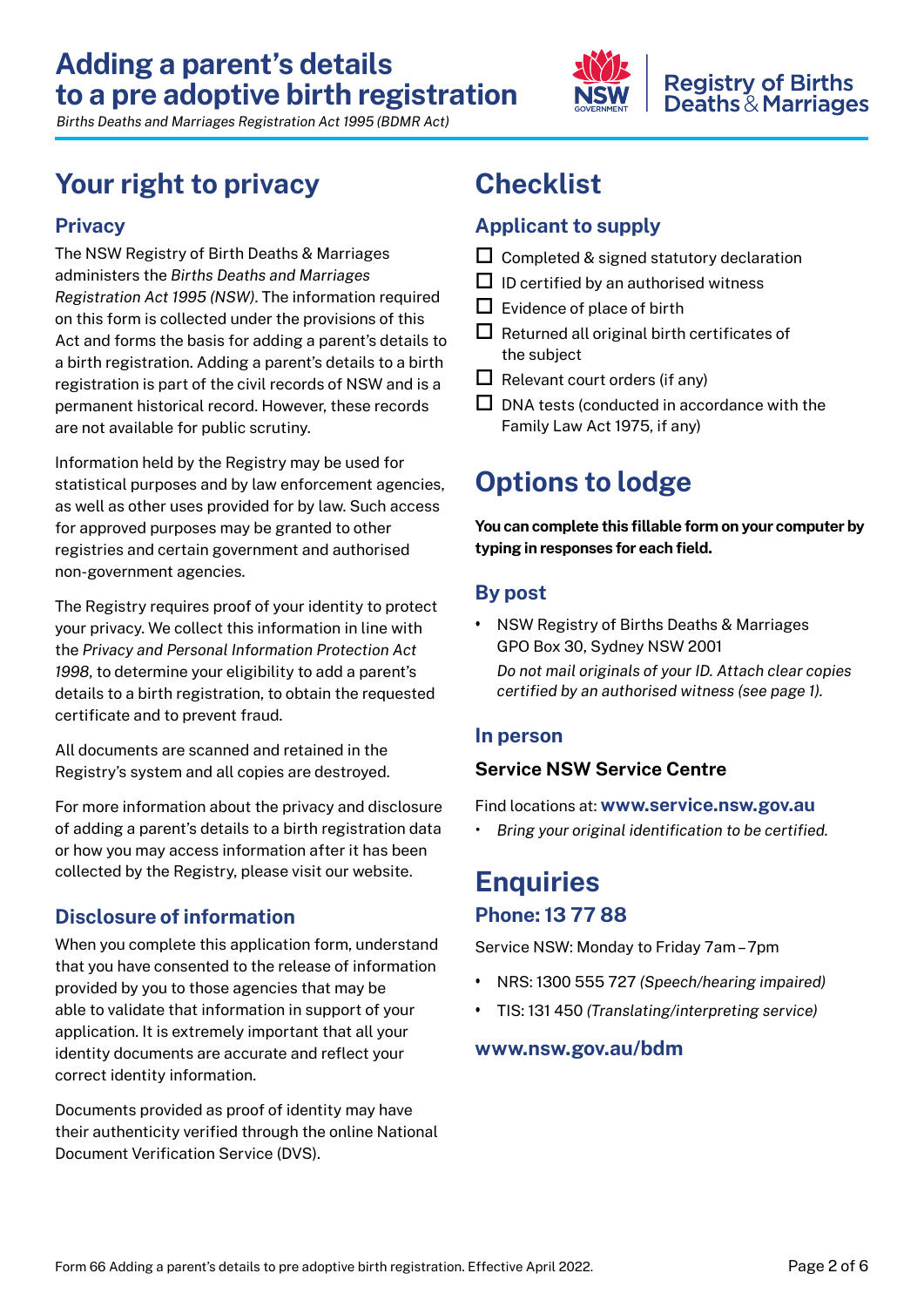

## **Statutory declaration**

This statutory declaration should be completed by the person requesting the parent's details to be added to the  **child's-birth registration.-Please-initial all corrections.-Do-not use-white-out.-**

# **False representation**

If you knowingly provide false information in this application, you may be guilty of an offence under Section 57 of the *Births, Deaths and Marriages Registration Act 1995.* 

 A person who makes a representation in an application, notice or document under this Act or in response to or misleading in a material particular, is guilty of an offence. Maximum penalty: 100 penalty units or 2 years a notice under Section 44 of this Act (Registrar's powers of inquiry), knowing the representation to be false imprisonment, or both.

### **Subject's birth details-**

| Family name   |           |        |
|---------------|-----------|--------|
| Given names   |           |        |
| Date of birth | Sex: Male | Female |
| Family name   |           |        |

### **Parent's details to be added**

| Family name                                                                                          |  |                |                       |                |
|------------------------------------------------------------------------------------------------------|--|----------------|-----------------------|----------------|
| Family name<br>(at their own birth)                                                                  |  |                |                       |                |
| Given names                                                                                          |  |                |                       |                |
| Indicate how the parent will be recorded on the certificate. (Tick one box only)<br>Father<br>Parent |  |                |                       |                |
| Date of birth                                                                                        |  | dd / mm / yyyy | Age at birth of child | dd / mm / yyyy |
| Place of birth<br>(Provide evidence as per page 1)                                                   |  |                |                       |                |
| Usual occupation<br>(at time of the child's birth                                                    |  |                |                       |                |
| Main tasks<br>(e.g. office work)                                                                     |  |                |                       |                |

Is the parent to be added of Aboriginal or Torres Strait Islander origin? (Tick one box only)

| Aboriginal origin                                 |
|---------------------------------------------------|
| Torres Strait Islander origin                     |
| Both Aboriginal and Torres Strait Islander origin |
| Neither                                           |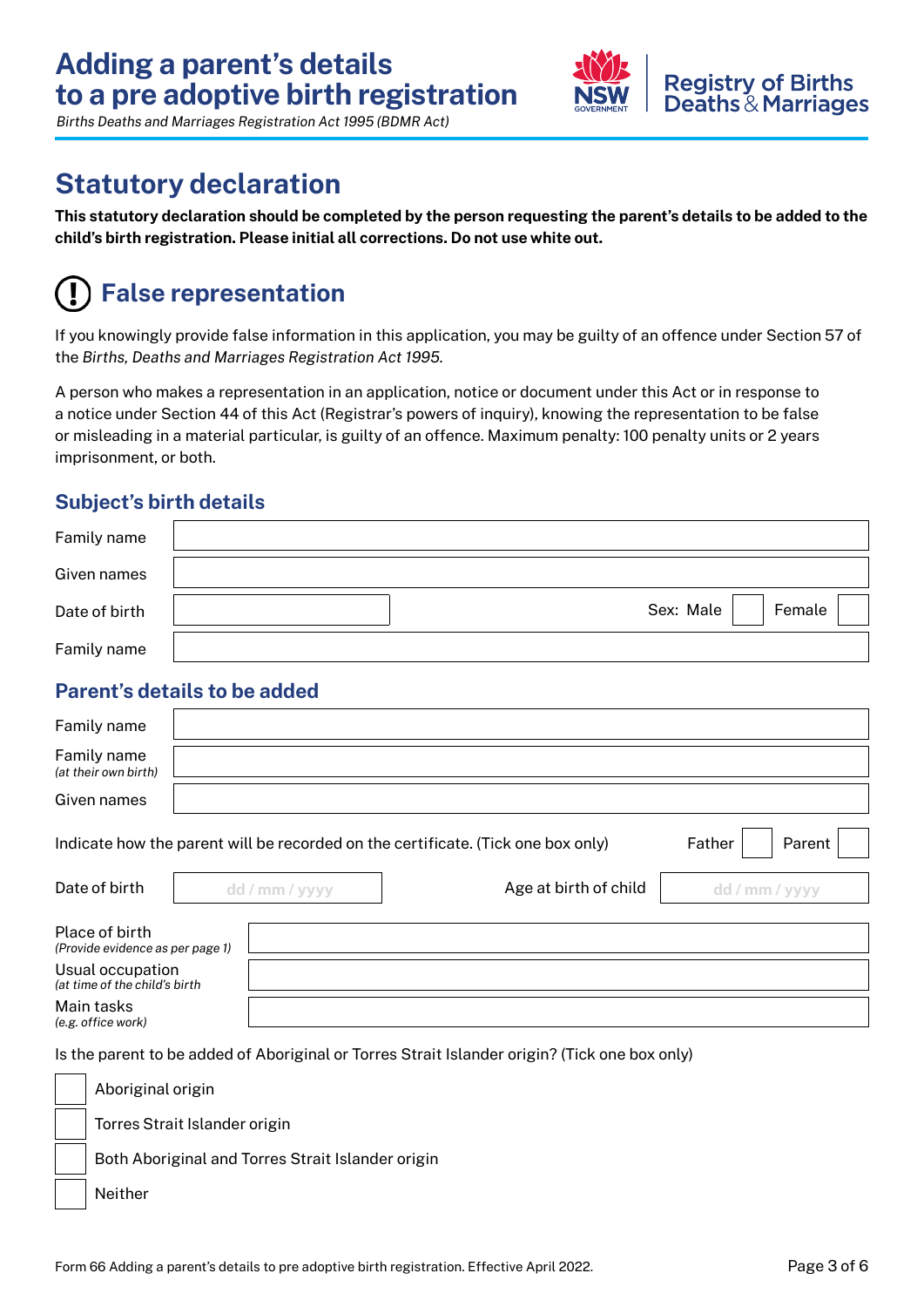

### **Marriage details (if parents are married)**

Please include a copy of a marriage certificate if the parents were not married in NSW.

| Date of marriage         |  |  |
|--------------------------|--|--|
| <b>Place of marriage</b> |  |  |
| Suburb/Town/City         |  |  |
| State/Territory          |  |  |

### **Reasons for amendment**

**Provide full reasons-why-the-other parent's-details-were not included at the-time-of the-child's birth.-**  You may provide documentary evidence to substantiate your claim.

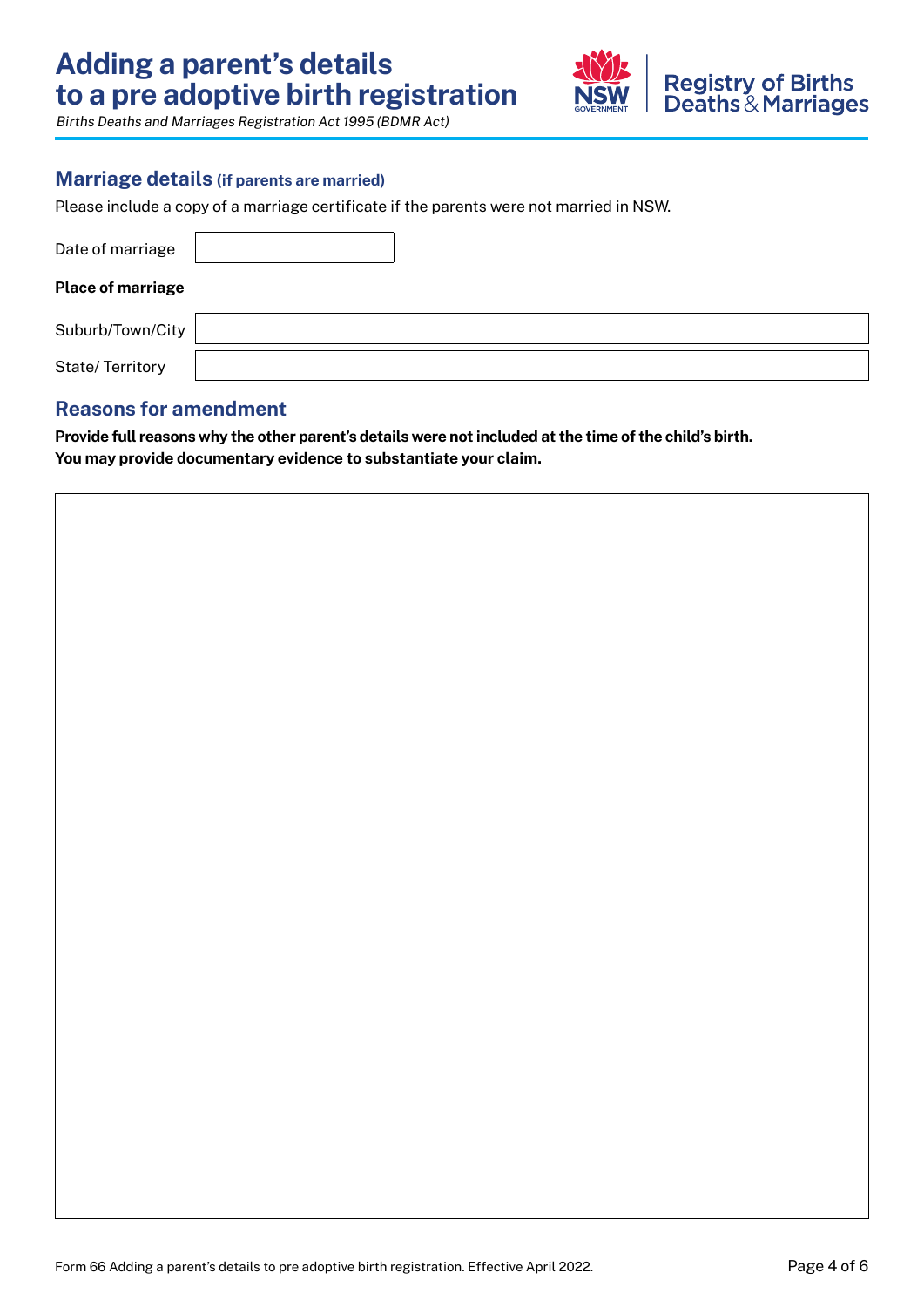

## **Applicant's declaration**

- • I understand that it is a punishable offence to give false or misleading information in this application or supporting documents.
- I understand that the NSW Registry of Births Deaths & Marriages may confirm or verify the validity of any document provided with this application to establish my identity and eligibility for adding a parent's details to a birth registration.
- • I have read and understand all the instructions in this document including 'Privacy' and 'Disclosure of Information'.
- • I hereby solemnly and sincerely declare that I have read all the information contained in this document, and I request the Registrar to include my details as the other parent with the information provided on my child's birth registration.

| Your current full name             |                      |
|------------------------------------|----------------------|
|                                    |                      |
| <b>Current residential address</b> |                      |
|                                    |                      |
| Suburb/Town/City                   | Country              |
|                                    |                      |
| Daytime contact number             | <b>Email address</b> |
|                                    |                      |
| Signature of declarant             | Date signed          |
|                                    | dd / mm / yyyy       |
|                                    |                      |

## **Authorised witness**

An authorised witness who takes and receives a statutory declaration in NSW must confirm your identitybefore the declaration is made. If you have not known the authorised witness for at least 12 months, the authorised witness must sight one identity document (original or certified copy).

#### **l** certify the following matters concerning the making of this statutory declaration by the person  **who made it:** *[\*cross out any text that does not apply]*

- • \*I saw the face of the person OR
- • \*I did not see the face of the person because the person was wearing a face covering, but I am satisfied that the person had a special justification for not removing the covering, and
- • \*I have known the person for at least 12 months OR
- \*I confirmed the person's identity using an identification document and the document I relied on was:

| (describe document relied on)       |                |
|-------------------------------------|----------------|
| Name of authorised witness          |                |
| Qualification of authorised witness |                |
| Phone number                        | Email address  |
|                                     |                |
| Signature of declarant              | Date signed    |
|                                     | dd / mm / yyyy |